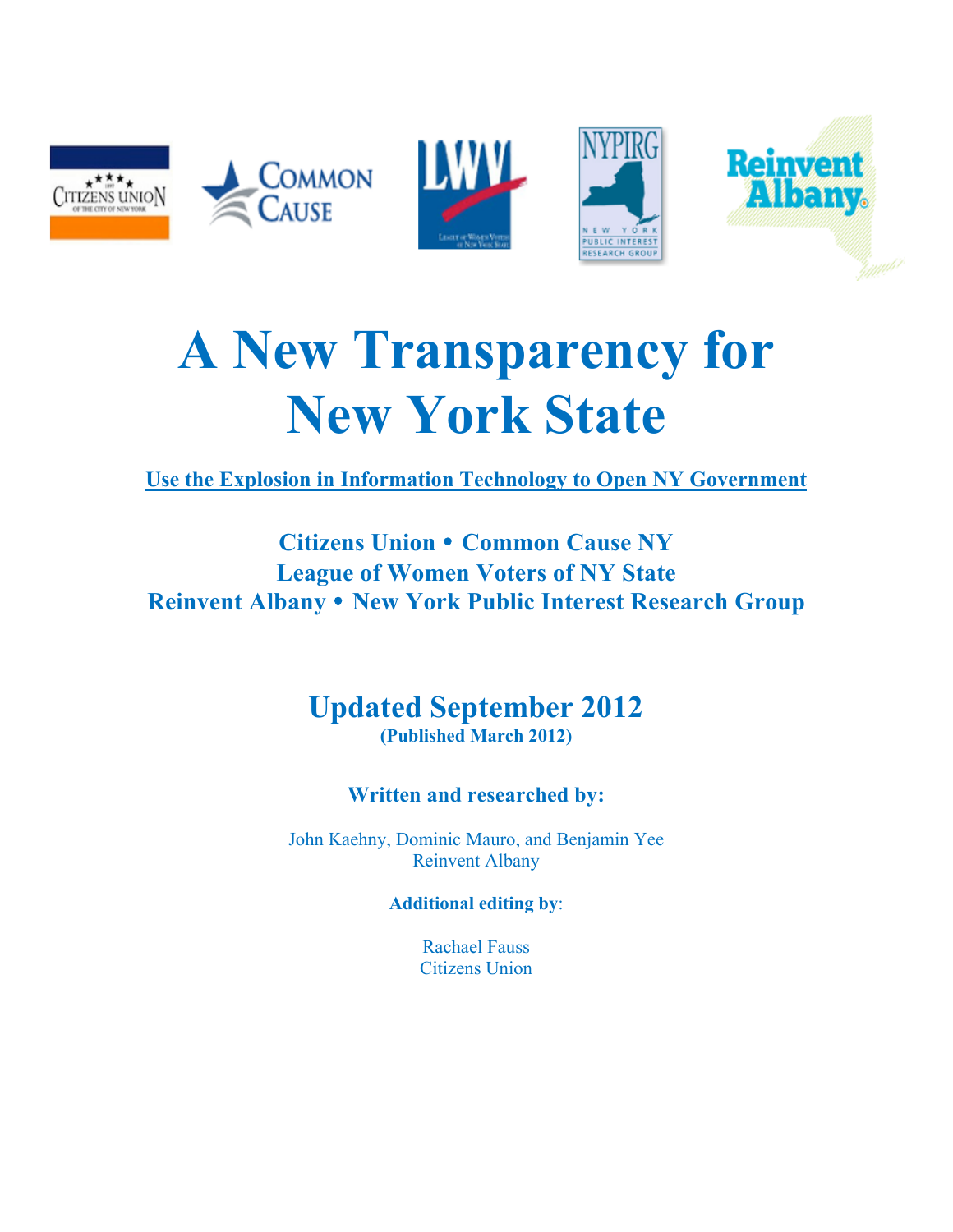## **A New Transparency for New York State**

**Use the Explosion in Information Technology to Open State Government**

**We call on Governor Cuomo, legislative leaders Skelos and Silver, Attorney General Schneiderman, and Comptroller DiNapoli to use the explosion in affordable Information Technology to make New York State government vastly more transparent, more responsive, and more accountable.** 

We join with the State Committee on Open Government in calling on the state's leaders to use Information Technology to achieve the intent of the Freedom of Information Law to make government information easily available to the public.

The Freedom of Information Law says "The people's right to know is basic to our society." Our state government should use the same affordable technology that New Yorkers use every day, to shine a light on what our state government is doing and spending. Healthy, well-functioning democracies fully embrace transparency.

New York's digital information is a form of public wealth. Sharing that digital wealth with the public will help spur the innovation economy, improve public services, and reduce the cost of government by increasing efficiency and reducing corruption.

Parts of government are taking action. The Attorney General's New York Open Government website Influence Site and the Comptroller's Open Book NY shed light on political contributions, lobbying and state contracts. Governor Cuomo's campaign promise to create an Open NY program is encouraging, as is the SAGE Commission's NY Performs project and the State Senate's "Open Senate" web page. State agencies are starting to use social media to alert the public to emergencies, public meetings and tax deadlines. The DOH's Metrix program has an excellent statement of principles extolling the value of opening up digital information, innovation and public collaboration. It should be adopted by all state agencies.

The bad news is that overall, the governor, legislature, NY State agencies and authorities have adopted few of the affordable technology tools that governments across the U.S. are using to make government work better for the public. Little digital information is online in searchable or useful formats. Online maps are underused, and social media is misunderstood. The enormous and sprawling state budget remains unavailable in a usable, common digital format that allows real public analysis. Vast areas of state spending by public authorities, and via business subsidies remain hard to assess. More broadly, the state does not have a plan, process, timeline, or guiding intelligence in place for getting digital information online, or spreading good ideas.

We expect New York to be a leader, not laggard. Abundant, affordable Information Technology --- smart phones, iPads, apps, the Internet, wifi, social networking, online commerce and interactive mapping --- is transforming the everyday life and work of New Yorkers. These same affordable tools should also be transforming our state government.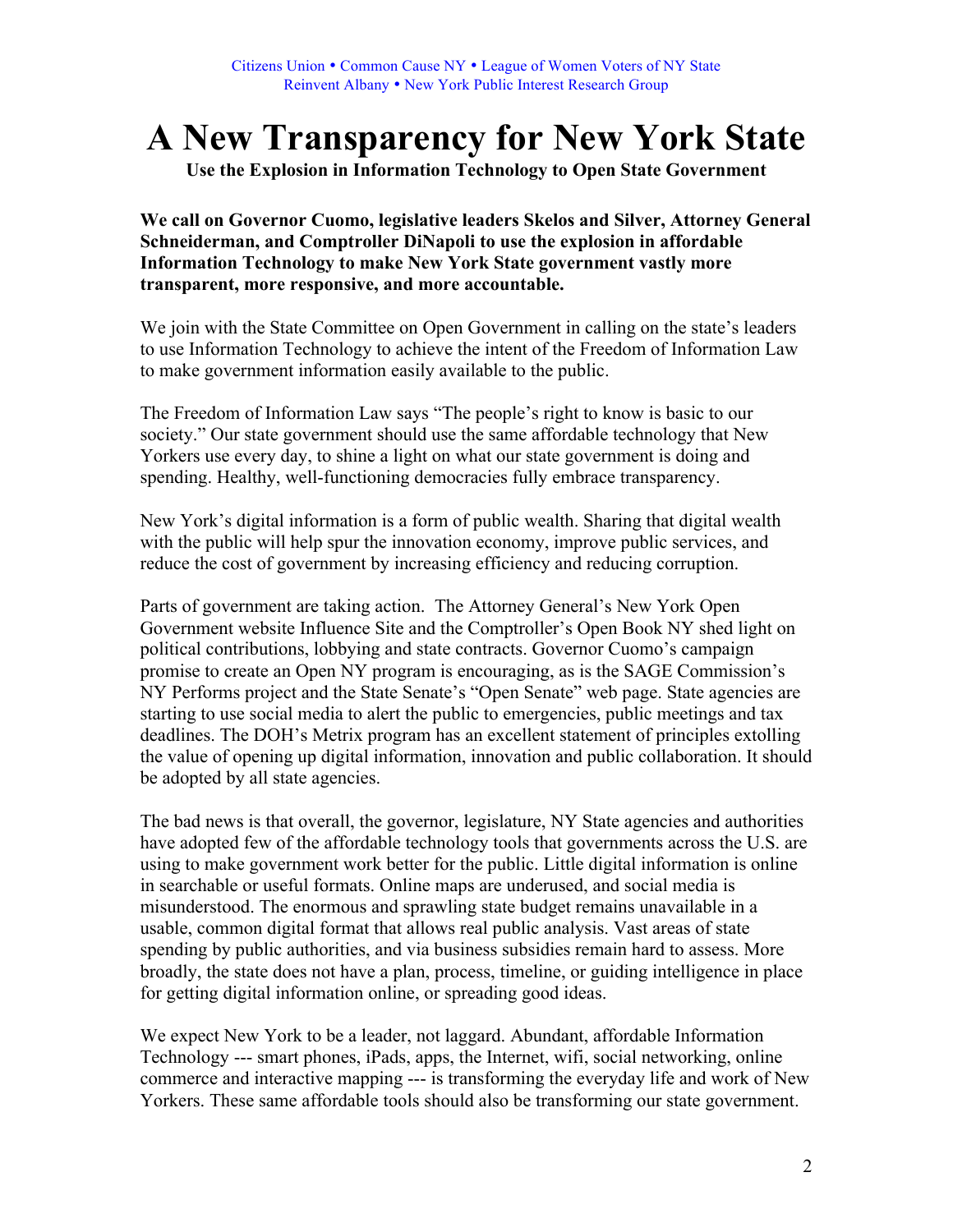### **Recommendations for Getting Started**

**Use the Explosion in Information Technology to Open NY Government**

### **Basic Principles**

We urge our elected leaders to adopt and publicly endorse the following basic principles and practices for using Information Technology to open up government.

**1. Government information is public information.** Information subject to public disclosure under the Freedom of Information Law is public information, except for privacy, security and contractual concerns.

**2. Public digital information should be put online** in searchable, usable, common formats, and kept updated. Open data initiatives, including a centralized data portal, agency open data pages, and clear open data policies and practices should be encouraged.

**3. State policymakers should use Freedom of Information Law (FOIL) requests to guide what information goes online first.** The universe of digital records is huge. New York State government gets twenty thousand or more FOIL requests a year. The most FOILed (non-personal) records should be posted online in usable formats.

**4. The State should seek ways to use technology to keep the public informed and engaged as partners and problem solvers.** Information Technology is abundant and cheap. Most transparency measures involve a change in mindset, not great expense.

**5. Online digital information should be searchable, downloadable, and usable by the public.** Government documents should be online in common, usable formats like TXT and CSV. Government should not hide information in plain sight --- scanned paper copies of documents, saved as image files in PDF format are unsearchable from the web or within the document. They are effectively inaccessible to the public.

#### **6. Government should welcome and share public feedback**

Government websites should give the public many opportunities to comment on government decisions before they are made. Those comments and responses should be shared.

#### **7. The state should use online maps to show the public what government is doing.**

A picture is worth a thousand words --- a map is worth ten thousand. A government serious about transparency will post information online as interactive maps as the federal government did with Recovery.org, including spending, tax breaks, capital projects, member items, economic development projects, etc.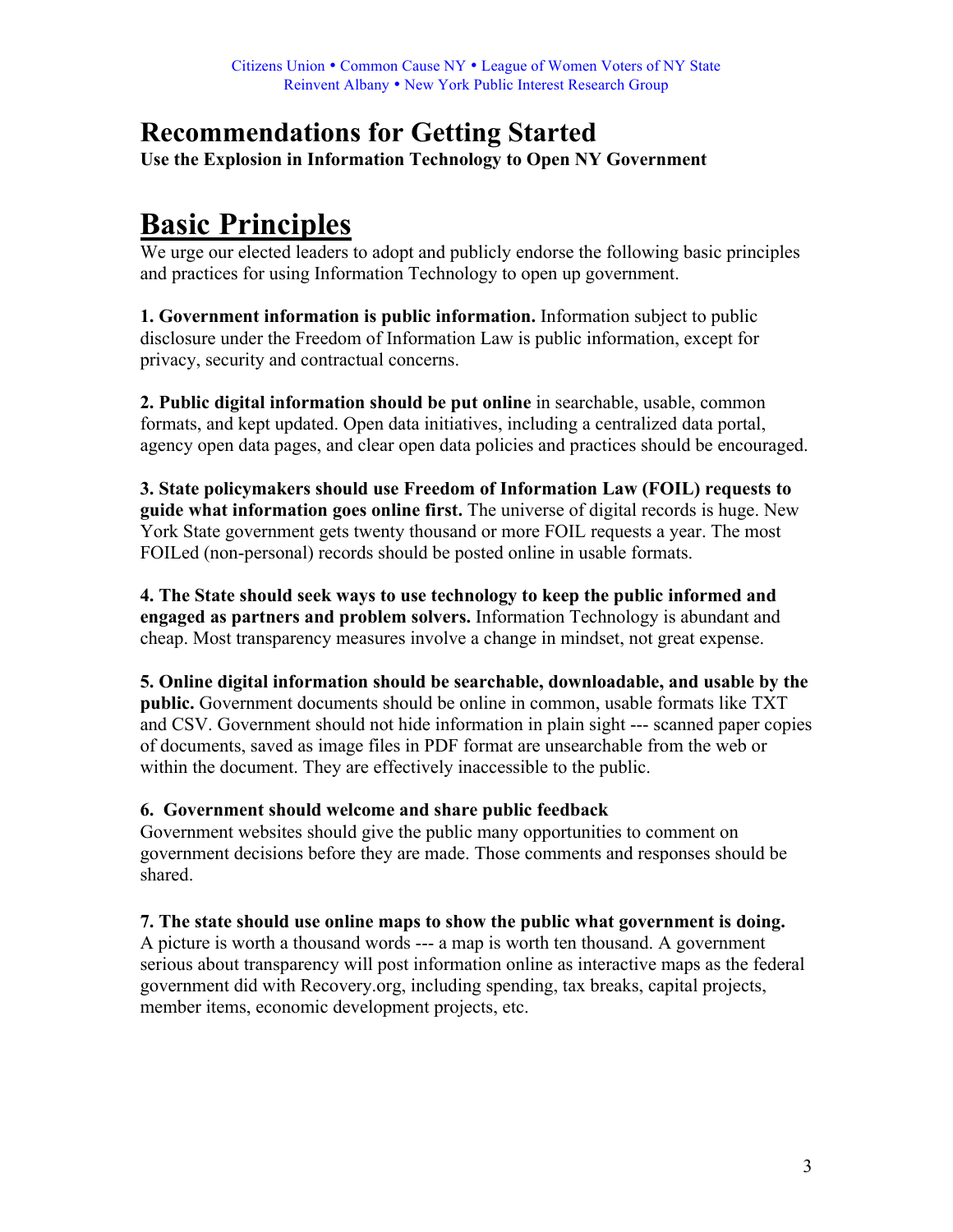### **Recommendations for Getting Started**

**Use the Explosion in Information Technology to Open NY Government**

### **Governor, Senate and Assembly**

#### **Governor Cuomo**

- 1. **Create a FOIL Center** webpage and post all non-personal FOIL requests, refusals and disclosures by executive agencies.
- 2. **Create an Open NY or Innovation Team** to help spread good transparency and technology ideas and practices throughout the executive branch, and to help implement transparency and open government initiatives.
- 3. **Issue executive orders to put government digital information online**, starting with the most frequently FOILed and requested documents.
- 4. **Adopt DOH Metrix data transparency/collaboration goals for all agencies.**
- 5. **Fully use NY Performs as a public accountability tool**: Fully fund and deploy NY Performs online performance system, make it fully available to the public.
- 6. **Fund an upgrade of the important Authorities Budget Office website**.
- 7. **Pick one area for fast tracking greater transparency:** for instance, consumer financial information, mortgages, insurance, bank rates and credit card rates.
- 8. **Launch a high caliber "Project Sunlight" site at Office of General Services.**

### **Legislature**

- 1. **Make all public information available on LRS available with no restrictions to the public.** Make Assembly vote, fiscal notes and other committee information available for free. This can be done at minimal cost.
- 2. **Get the State Government Affairs Channel running.** Ensure that it is independently managed and its website has comprehensive content.
- 3. **Create a FOIL Center** webpage and post all FOIL requests, refusals, and disclosures within a week of their occurrence. Senate and Assembly rules subject many of their records to FOIL requests.

### **State Senate**

- 1. **Post online all documents subject to FOIL** per Senate FOIL rules. This should include fiscal notes Index records, Messages from the Governor, and Assembly, Home Rule messages, local fiscal impact notes, and notifications
- 2. **Fund an upgrade of the Authorities Budget Office Website**.

### **State Assembly**

- **1. Webcast all committee meetings, hearings, and taskforce meetings from all locations** --- including 250 Broadway.
- **2. Hold hearing ongoing hearings on "Harnessing the Information Revolution for the public benefit."**
- **3. Create online form to submit FOIL requests.**
- **4. Fund an upgrade of the Authorities Budget Office Website**.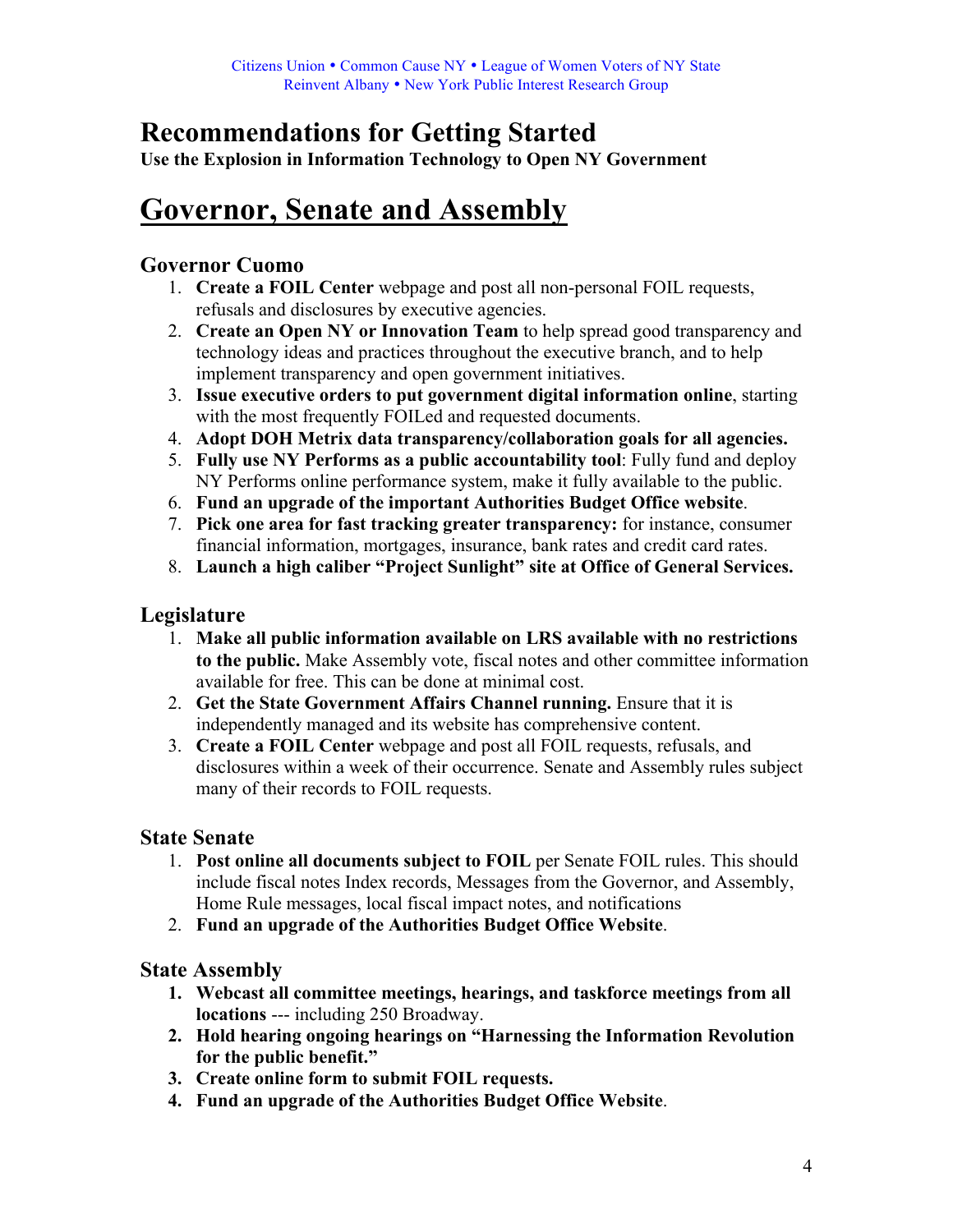### **Recommendations for Getting Started**

**Use the Explosion in Information Technology to Open NY Government**

### **Attorney General and Comptroller**

### **Attorney General**

- **1. Upgrade the Charities database and website,** make data downloadable and usable by the public**.** Charities receive billions in tax-dollars and have been the center of numerous recent corruption and political scandals.
- **2. Introduce online Charities registration and reporting features.** Charities should file their annual Char 500/550 financial forms using an online form. This makes compliance easier, reduces AG's costs, immediately updates AG database, and makes enforcement easier.

### **Comptroller**

- **1. Further develop the excellent Openbook NY site**, this important public transparency site can be more powerful and useful if it continues to evolve.
- **2. Put data included in reports online in a usable, downloadable format.** All tabular data from reports should be accompanied by spreadsheet documents in open formats (CSV, XML, XLS.) This will allow other government entities, the OSC internally, the public to reuse and expand on this research.
- **3. Revamp Report Page** so all downloadable spreadsheets and related data sets collated for reports are indexed in one place. (Put link to that page on home page.)
- **4. Improve online pension transparency to equal or exceed CALPERS.**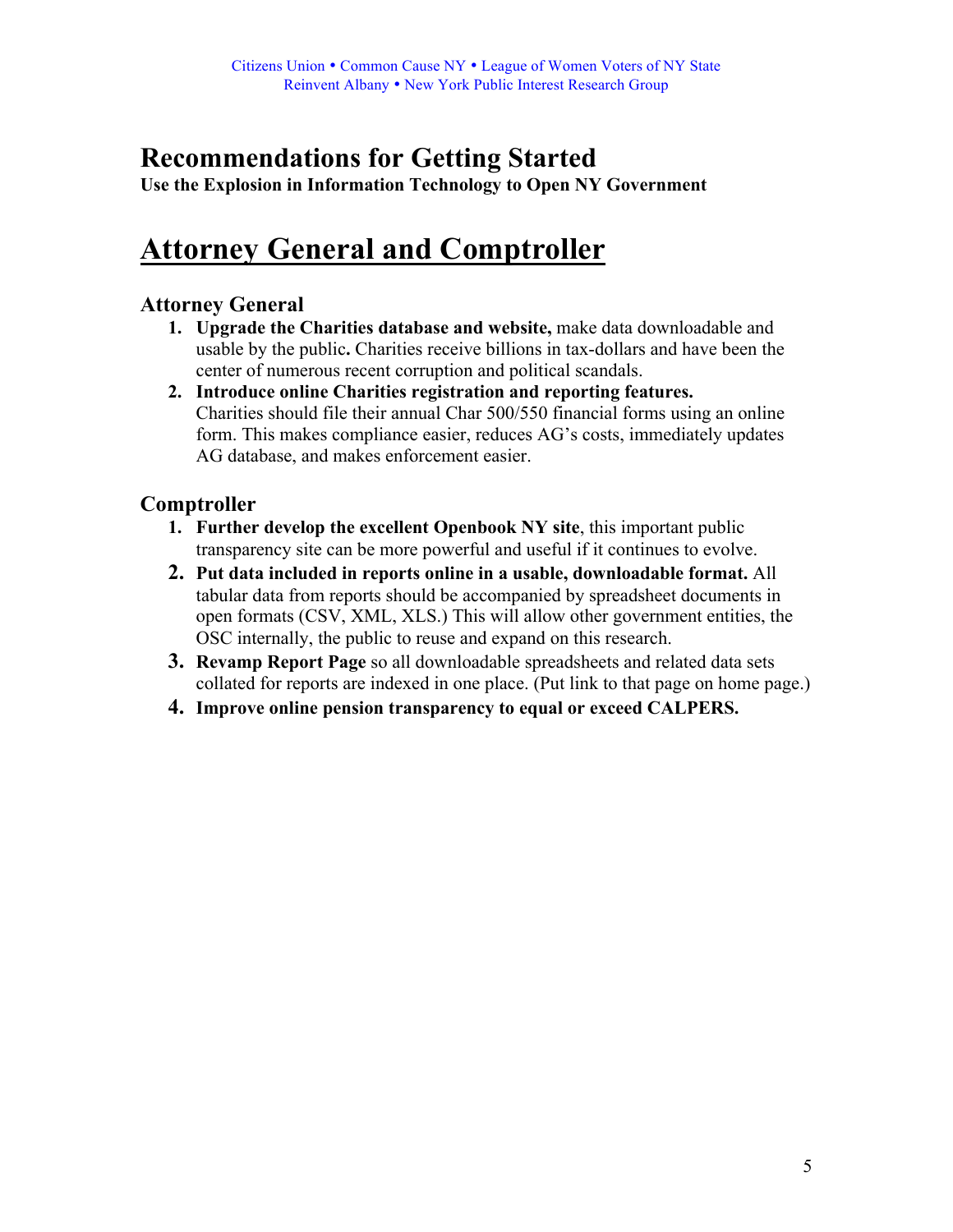### **FOIL and The Budget Freedom of Information Law (FOIL)**

FOIL provides a robust legal framework for disclosing public digital data. FOIL is also a powerful tool for identifying the digital information the public is most interested in. But FOIL is overused for routine questions. The state's goal should be to vastly reduce the number of FOIL requests. The most requested, non-personal, information should be put online, and made easily searchable, and available in downloadable, common, usable formats. The power of FOIL can be greatly increased via Information Technology:

- 1. Agencies should create a statewide FOIL Center web page on which all nonpersonal FOIL disclosures, from the executive branch and state authorities, are posted for all to see. The US Justice Department and Pentagon do this with FOIL reading rooms.
- 2. There should be a statewide online FOIL portal and document management system which publicly tracks the status of requests, shows the most frequently FOILed information, and displays agency compliance.
- 3. Non-personal records disclosed under FOIL should be available in one place in a data base format, with a developer friendly API that allows their maximum use by the public and other government agencies.

### **The Budget**

The state budget is a huge, bewildering document with thousands of pages in dozens of separate sections, and no appendix or table of contents which covers all volumes. None of it can be downloaded in spreadsheet format (csv, xml, xls). This means that its online document is essentially unusable for serious analysis or assessment. Budgeting is a primary function of state government and the Division of Budget and Governor should seek ways to use newly evolving Information Technology to make the budget as transparent as possible. The governor's Division of the Budget should:

- **1.** Put all tables, charts, and quantitative data from the budget online in a commonly used spreadsheet format. Post a reference copy in a locked pdf to address concerns about "manipulation" of spreadsheets by interest groups
- **2.** Convene fiscal watchdog and transparency groups and academic experts to develop a plan to make the state budget the most transparent and publicly useful in the nation.
- **3.** Map economic development projects and tax expenditures, and use maps to show where state revenues and expenditures occur. Use different ways of illustrating revenues and expenditures to help the public understand where and how funds are raised and spent.